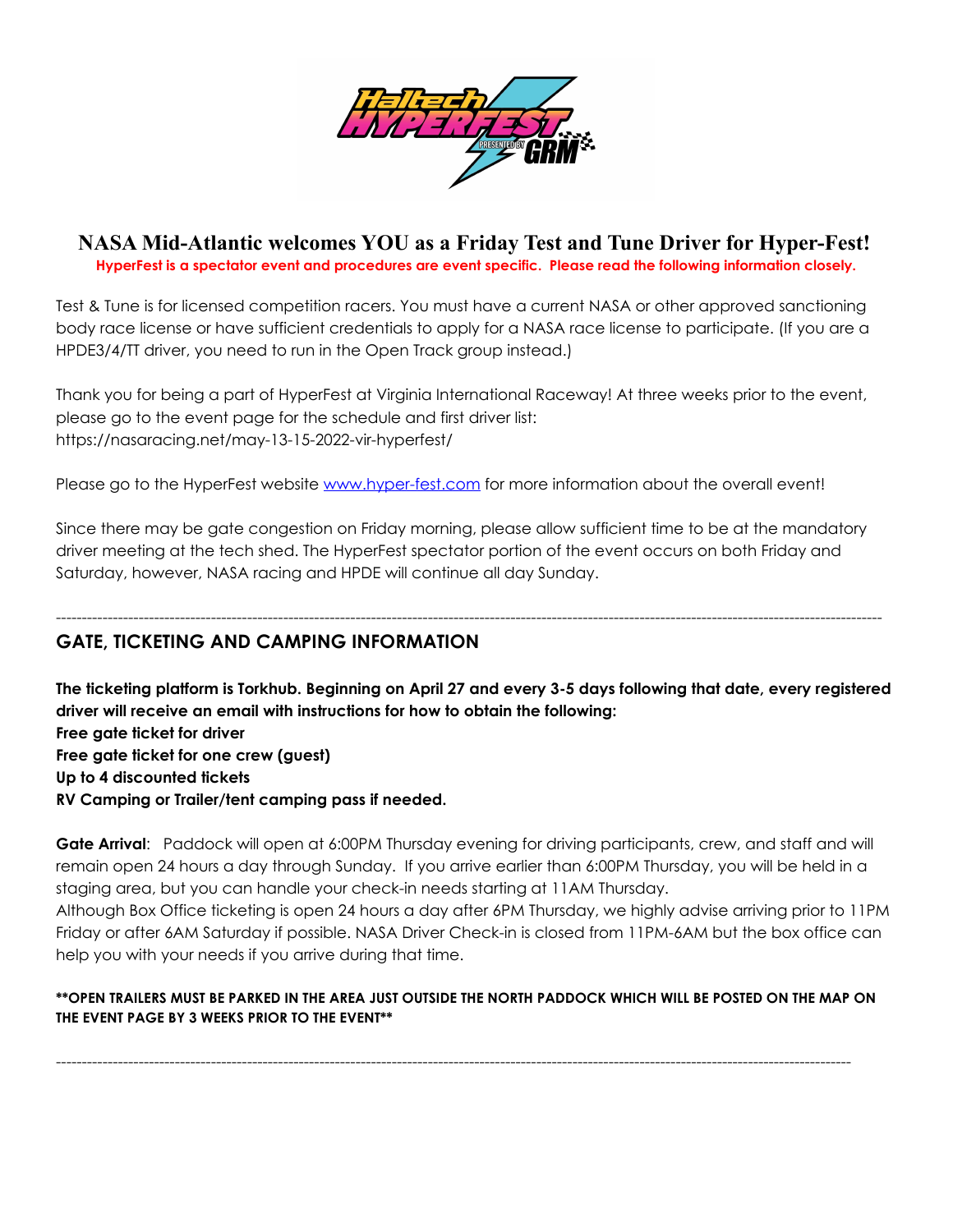

**For VIR events:** No trailer drops or gate entry are permitted prior to 6PM Thursday. Once gates are open, they remain open 24 hours a day. **Power \$30, Off-Road \$30. Fees for electrical and off road vehicle passes will be paid to VIR.**

**Parking:** There MAY be assigned paddocking. The paddock map will be posted at event page at nasaracing.net. There will also be overflow sections if you arrive and your assigned area is full. You will need to put the paddock sticker you are given at check-in on your upper driver's side windshield. You will not be allowed in the paddock without this pass, and there will also be a paddock marshall checking for paddock stickers inside the paddock. Each driver is allowed one support vehicle per registered driver. This is the vehicle that will be allowed in and out of the paddock. Friends, crew and family MUST park in general parking. No exceptions. There will be shuttles that provide transportation.

**Saving spaces:** You may save one space for a driving participant until 8AM on Friday morning. This must be marked by standard yellow "caution" tape or cones and must be removed at 8AM on Friday morning. PLEASE CONSERVE SPACE. If you are using more space than you should (tow/support vehicle, racecar), you will be required to condense your space. AGAIN, friends, crew, and family MUST park outside of the race paddock.

**Saturday evening party**: For the Hyperfest event, trophies for race winners are presented Saturday evening in the spectator area. Information regarding special free festivities for you will be discussed at the All Hands Meeting. Please ask at registration if you have any questions.

### **NASA Club Codes and Regulations/ NASA Mid-Atlantic Supplemental Regulations: You are responsible for knowing the information at these links:**

<https://nasaracing.net/wp-content/uploads/ma-supp-ccr.pdf>

<https://nasa-assets.s3.amazonaws.com/document/document/282/2021.8.3.pdf>

---------------------------------------------------------------------------------------------------------------------------------------------

# *TEST AND TUNE PROCEDURES*

**REGISTRATION:** You must visit registration in the lower level of the North Paddock Control building to get your driver wristband that allows you on track on Friday. Please bring your current NASA race license and check your medical date.

**TECH:** Unless you have gone to a designated tech station prior to this event, you will need an annual race tech for the year and a sticker for this event. Please try to arrive Thursday evening or EARLY Friday morning. A NASA Logbook will be issued to you if you do not have one. If your car passes the race tech inspection, you will receive a tech sticker. The Race Tech Form is available from [https://nasa-assets.s3.amazonaws.com/document/document/268/NASA\\_annual\\_Race\\_Tech\\_form\\_2019.pdf](https://nasa-assets.s3.amazonaws.com/document/document/268/NASA_annual_Race_Tech_form_2019.pdf)

**CAR NUMBER:** Your car number is your 1st preference unless you are notified of the need to change. **You are** responsible to have your car numbered before it will be allowed on the track. We do not provide numbers.

#### **CANCELLATION POLICY:**

Please see link for HYPERFEST policy here: <http://nasaracing.net/contact-us/cancellation-policy/>